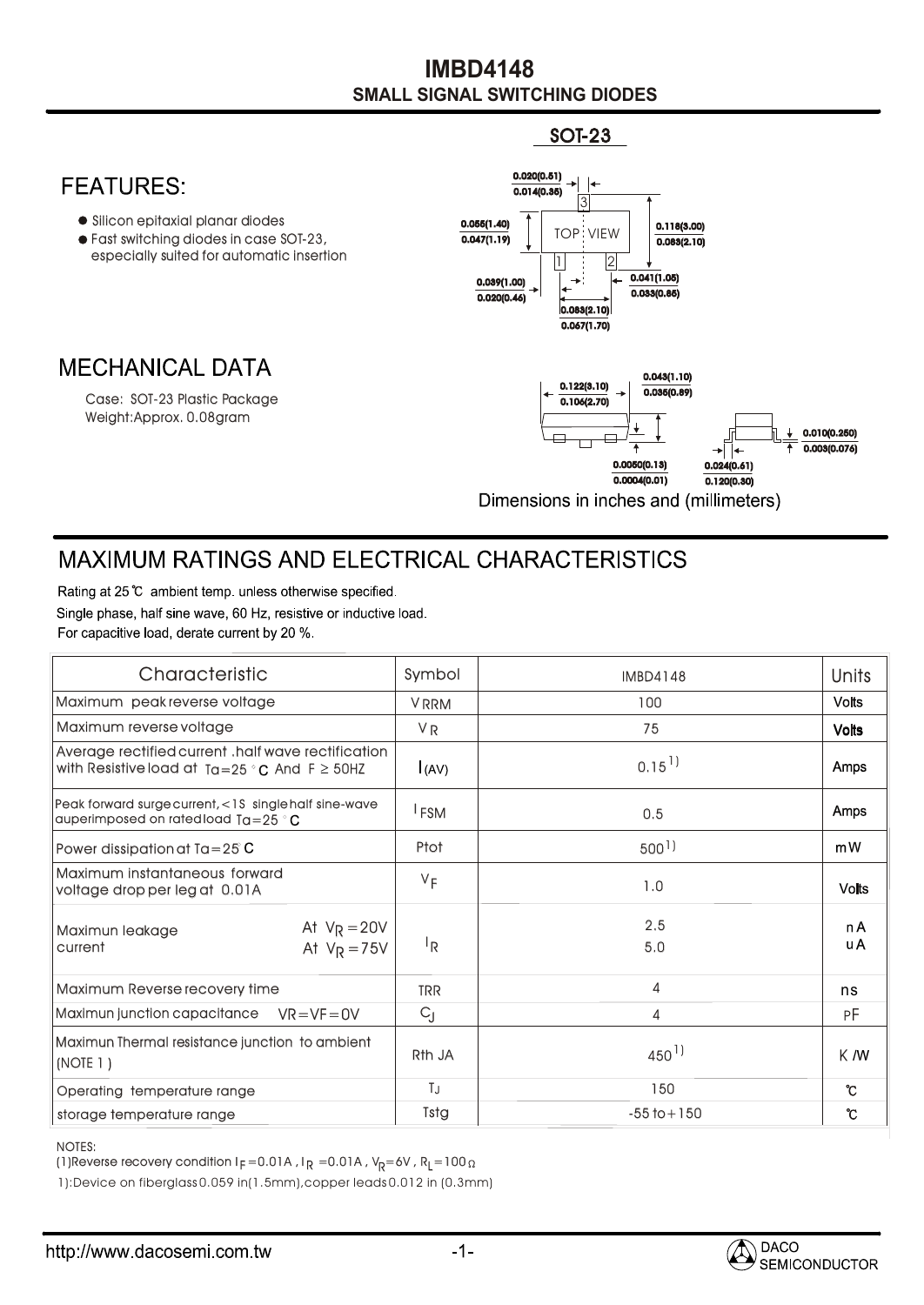## RATINGS AND CHRACTERISTIC CURVESIMBD4148

Device Marking

| Item     | Marking | Eqivalent Circuit diagram |
|----------|---------|---------------------------|
| IMBD4148 | AJ      |                           |



 $\Omega$ **VERSUS FORWARD CURRENT**  $10\ ^4$ 

FIG 2: DYNAMIC FORWARD RESISTANCE





FIG. 4-RELATIVE CAPACITANCE VERSUS REVERS **VOLTAGE**  $TJ = 25^{\circ}C$  $1.1\,$  $f=1$ MHz  $1.0$  $0.9$  $0.8$  $0.7$  $\,0\,$  $\bar{2}$  $\overline{4}$  $\bar{6}$  $\,$  8  $\,$  $10V$ **VR**